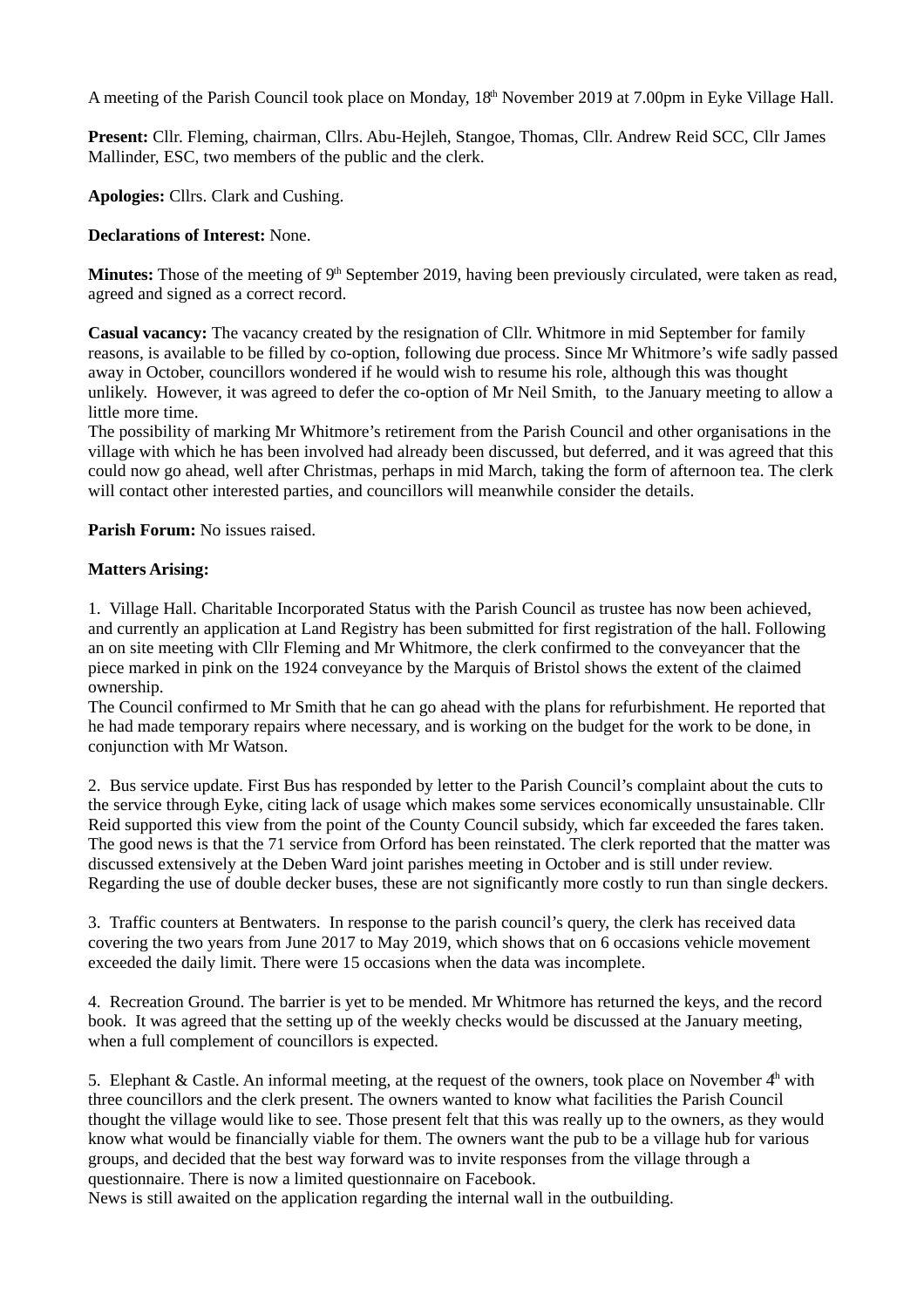## **Reports:**

1. Cllr. Andrew Reid. The monthly newsletter was taken as read. Cllr Reid is now Cabinet Member for Highways, Transport and Rural Affairs and will be spearheading a cross county exercise with particular regard to HGVs.

Piecemeal development across the county is of concern, and he hopes to work with East Suffolk Council to negotiate with developers at the start to mitigate the traffic issues.

He is also part of the Suffolk Roadsafe Board, and is particularly interested in awareness of road safety for young people before they learn to drive.

*Cllr Reid left the meeting at 7.35pm*

2. Cllr. Mallinder.His report had been previously circulated, and he drew attention to the Community Partnership Workshops, where the current priorities to be worked on are transport, loss of amenities and youth facilities. He is very committed to the local area and the environment, and is involved with the Local Access Forum and the AONB.

He encouraged people to attend the Warmer Homes Event, on  $9<sup>th</sup>$  December at Hollesley. He also asked the clerk to give him the details of significant flooding to the roads in the village.

3. Local Plan Hearing. Cllr Abu-Hejleh reported that she had attended this on September  $17<sup>th</sup>$  and was able to put the reasons for objecting to the proposed development, although she was not exactly sure that this was what was expected. However, the Inspector allowed her to have her say, which was the important thing.

4. Woodbridge and District ASB. Mr Whitmore usually attended these daytime meetings, and it was agreed that the clerk would request that agendas and minutes are still sent and the council would hope to find a replacement to attend in the near future.

5. Deben Ward Joint Parishes Meeting. The clerk reported that she and Cllr Cushing had attended this, and it is positive to be able to meet with other parishes and have a joint voice. Major issues had been the cuts to the bus service, and localised flooding.

# **Other Matters:**

1. Suffolk County Council ward boundaries. The Local Government Boundary Commission has advertised a deadline of 2nd January 2020 for responses which councillors can make online.

2. Workshop regarding Assets of Community Value. This will be attended on  $29<sup>th</sup>$  January by Cllrs. Clark and Cushing.

3. The closure of Eyke Stores on Christmas Eve was noted with great sadness. Cllr. Mallinder mentioned the possibility of community shopping, whereby orders are taken, and then ordered en masse for an online delivery, say to the village hall where people could collect. There could be funding available for a community facility but not for a commercial enterprise.

4. There will be a planning forum on 24<sup>th</sup> January 2020, with two places available to each parish. Cllr Clark will attend. The clerk will book two places.

### **Finance:**

1. Business Services at CAS has confirmed that there is cover up to £50,000 under the all risks section of the insurance policy.

2. Cheques to be agreed: Aquabridge Ltd: £252.00 (balance of fees); Mr M Fisher: £200 (Settlement of Land Registry fee, paid by Mr Fisher in the clerk's absence); MJH Garden Services: £645.00 ( Grass and hedge